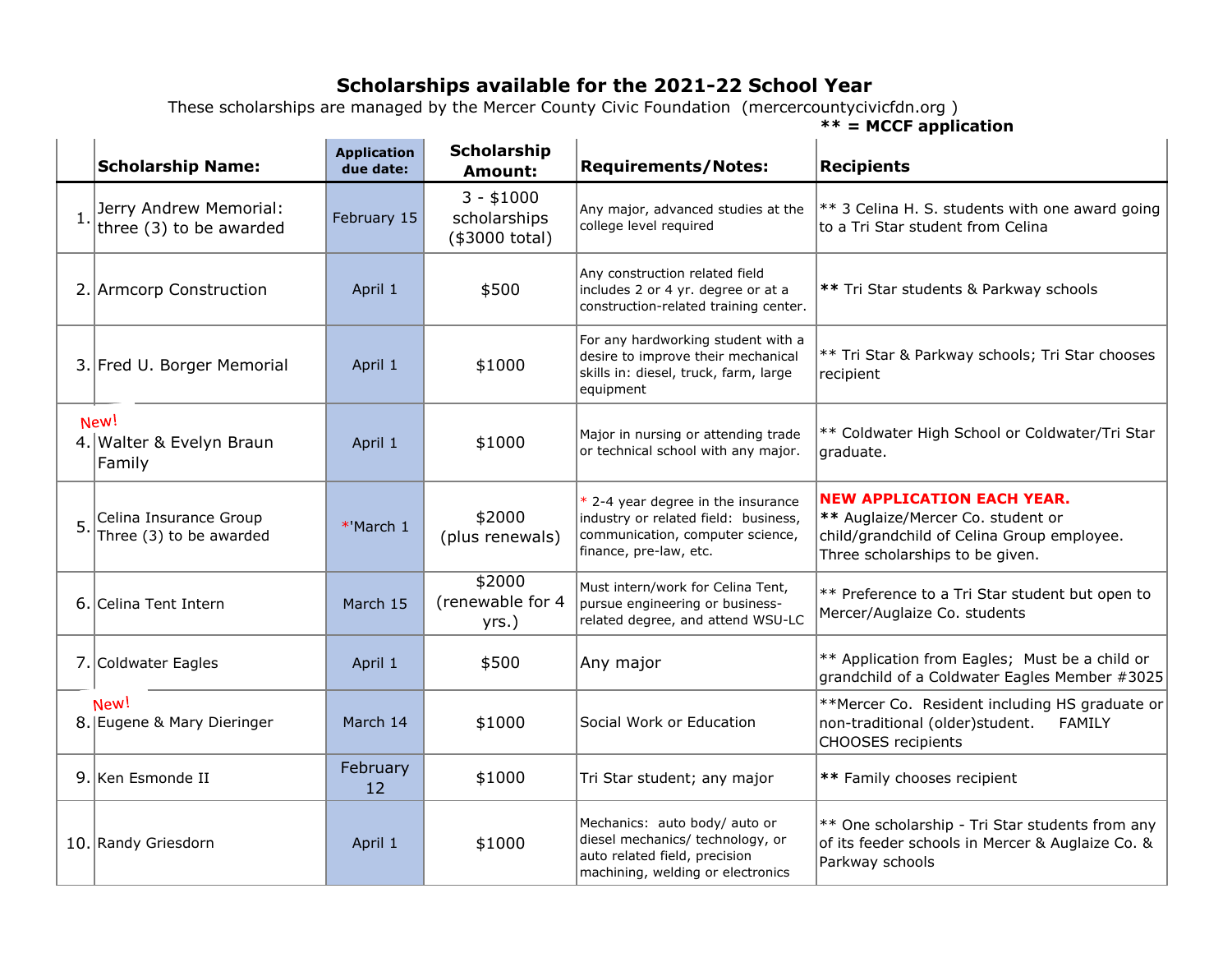|     | John & Katie Hierholzer<br>11. Scholarship for Culinary Studies February 15       |             | \$1500       | Culinary studies, Hospitality, or<br>Business at 2 or 4 year college<br>or trade school                                                                                                 | ** Mercer Co students with PREFERENCE to<br>CELINA graduate                                                                                                                                                                                                                         |
|-----|-----------------------------------------------------------------------------------|-------------|--------------|-----------------------------------------------------------------------------------------------------------------------------------------------------------------------------------------|-------------------------------------------------------------------------------------------------------------------------------------------------------------------------------------------------------------------------------------------------------------------------------------|
|     | New!<br>12. Carl Huber - Artistic and<br><b>Creative Occupations Award</b>        | March 14    | \$1000       | Artistic creative occupations                                                                                                                                                           | ** Celina or Tri Star/Celina graduate. Students<br>are only eligible to apply for one of the two<br>scholarships given.                                                                                                                                                             |
|     | Michele Huber - Teacher of<br><b>Influence Award</b>                              | March 14    | \$1000       | Any major                                                                                                                                                                               | ** Celina or Tri Star/Celina graduate. Students<br>are only eligible to apply for one of the two<br>scholarships given.                                                                                                                                                             |
|     | Paul Lefeld Family Memorial<br>13. Agriculture: Three (3)<br>scholarships awarded | March 10    | \$1000       | A high school Agriculture student<br>pursing a major in the field of<br>agriculture at a technical school,<br>college or university                                                     | ** Three scholarships: Students from Mercer<br>Co., or an Auglaize Co. high school affiliated<br>with Tri Star                                                                                                                                                                      |
| 14. | Lefeld Industrial & Welding<br>Supplies: Two (2) awarded                          | April 1     | \$1000       | Students pursuing skilled trade<br>training in a metal working<br>occupation.                                                                                                           | ** Two scholarships: Any student from Mercer Co.,<br>Darke Co., or an Auglaize Co. high school affiliated<br>with Tri Star. Preference given to students enrolled in<br>welding, precision machining, or industrial tech class;<br>recipient does not need to be a Tri Star student |
|     | New!<br>Mercer County Civic Foundation<br>Tri Star Scholarship                    | February 15 | \$5000       | A student pursuing advanced<br>training/education at an<br>accredited institution or at the<br>university level.                                                                        | ** A Celina/Tri Star Career Compact graduating<br>senior.                                                                                                                                                                                                                           |
|     | 16. Mercer Co Retired Teachers                                                    | April 1     | \$500        | Education major                                                                                                                                                                         | ** One per county; MCCF chooses recipient                                                                                                                                                                                                                                           |
| 17. | Evelyn Meyers/University<br>Women's: Two (2) awarded per<br>year                  | March 31    | \$1,500      | Education major                                                                                                                                                                         | Two awards per year. University Women handle<br>application/selection; MCCF provides funds. Check<br>with your guidance counselor for application.                                                                                                                                  |
|     | Operation Freedom Support:<br>18. One award at each Mercer Co.<br>school          | April 1     | \$500        | Any major. Must have a parent/step-<br>parent, sibling/step-sibling that is<br>either active, reserve, or retired<br>military (with honorable discharge),<br>includes deceased veterans | ** One \$500 scholarship awarded at each Mercer<br>Co. School                                                                                                                                                                                                                       |
| 19  | Margaret & Parker Snyder: Two<br>(2) awards                                       | March 14    | \$1000       | Nursing                                                                                                                                                                                 | ** One award to a Celina graduate and one to a<br>graduate from a Mercer Co. school                                                                                                                                                                                                 |
|     | New!<br>20. Tri Star Eternal - Four (4)<br>awards                                 | April 1     | \$1,000 each | Career or College Studies                                                                                                                                                               | Rod Carpenter and Tri Star select and manage<br>applications. Students may reapply for this<br>scholarship after they leave Tri Star and<br>continue their education.                                                                                                               |